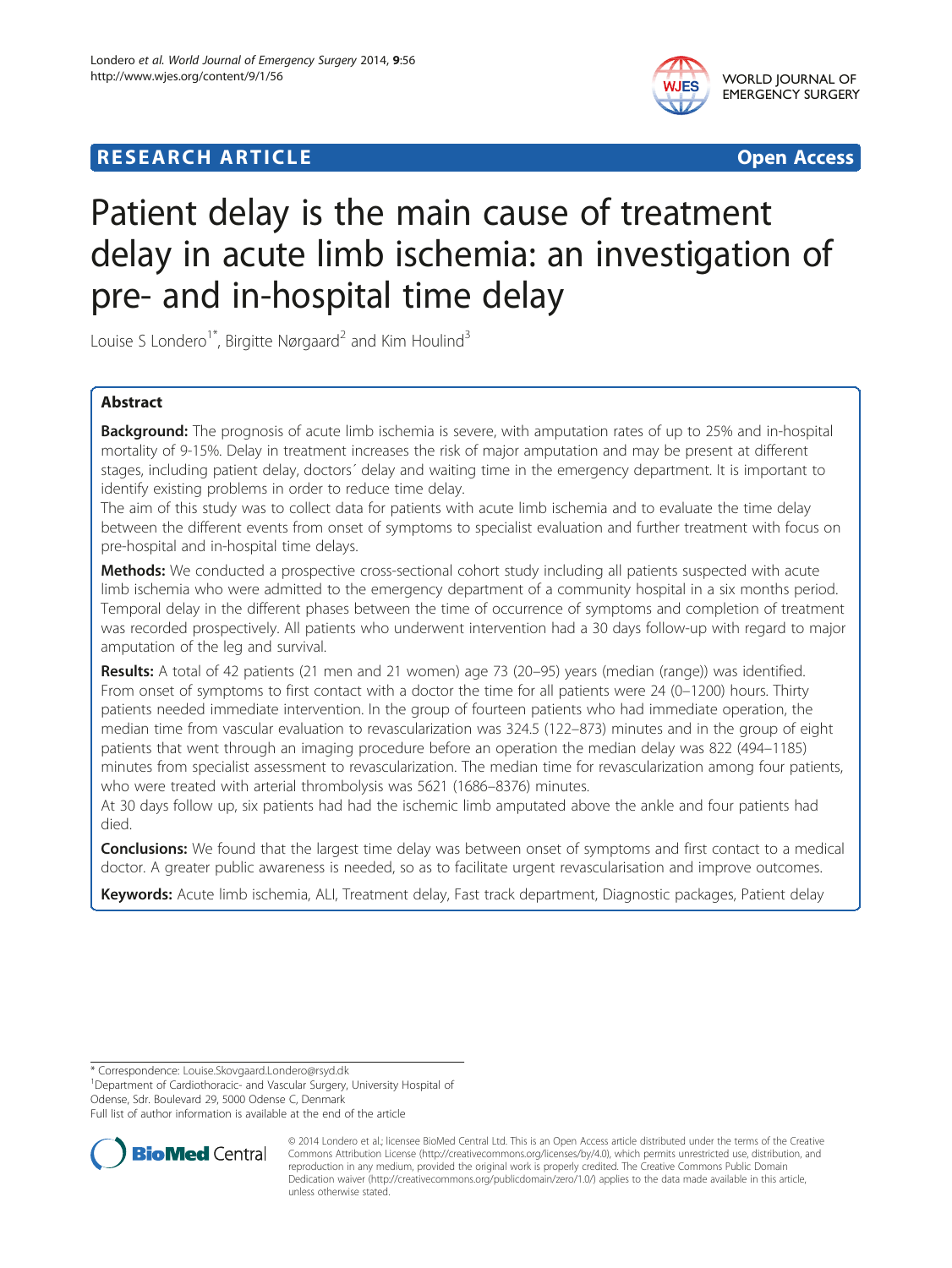## Background

Acute limb ischemia (ALI) is a sudden decrease in limb perfusion causing a potential threat to the limb viability [[1\]](#page-5-0). The event may be caused by thrombosis, embolism, peripheral aneurysm with embolus/thrombosis, acute graft occlusion, iatrogenic intervention or by trauma. The prognosis is severe, with reported amputation rates of up to 25% and in-hospital mortality of 9-15% [\[1-3](#page-5-0)]. Delay in treatment of acute lower limb ischemia increases the risk of amputation [[4-7\]](#page-5-0).

The delay may be present at different stages, including patient delay, delay caused by the referring medical doctor, waiting time in the emergency department, waiting time for diagnostic imaging, or time for preparation at the operating theatre, including anaesthesia. Before creating strategies for reducing treatment delay, existing problems need to be identified.

It has been shown that implementation of ED fast track systems reduces ED waiting time and overcrowding [\[8](#page-5-0)-[10\]](#page-5-0). In Denmark, the fast track organisation of Emergency Departments (ED's) has established length of stay time targets [[11,12\]](#page-5-0) similar to those known in the UK and Australia [[13,14\]](#page-5-0). This has been done to ensure a punctual evaluation, examination and initiation of treatment of the patient including specialist examination within 30 minutes from arrival and a diagnosis within four hours. To optimize the patient flow 36 diagnostic packages have been prepared. These are based on main symptom with respect for triaging and time sensitive diagnosis. One of the packages is "Pain in extremity" and includes ALI [\[11\]](#page-5-0). The implementation in our hospital was done in September 2012. It is, however, unknown whether other causes for time delay are equally or more important for patients suspected with ALI.

The aim of this study was to collect data for patients with ALI and evaluate the time delay between the different events from onset of symptoms to specialist evaluation and further treatment with focus on pre-hospital and in-hospital time delays.

## Methods

#### Design

We conducted a prospective cross-sectional cohort study. The study was approved by the Danish Data Protection Agency. Data collection took place from 01.10.12 to 31.03.13, at Kolding Hospital, a community hospital with a department for vascular surgery with a catchments area covering both suburban and rural districts.

#### Settings

The patients´ first contact with the medical care system is with a non-vascular specialist outside the hospital. When ALI is suspected, the non-vascular specialist consults a specialist in vascular surgery and the patients are admitted to the hospital. The ED fast track unit is notified by the vascular surgeon. All patients suspected with ALI are admitted to the fast track area in the ED.

The fast track unit is separated from the rest of the ED. It is open 24 hours a day and has its own nurses and staff station. There are two senior doctors, one specialist in internal medicine and one specialist in surgery, in the department from 08.00 am to 12.00 pm and at night they are on call. Also there are a number of junior doctors associated with unit.

The vascular specialist is summoned to the ED when the patient suspected with ALI arrives and will be the first doctor to see the patient within the ED fast track area.

#### Data collection

For each patient admitted, the specialist vascular surgeon on call started the data collection of the particular patient. A registration form was filled in with information about gender, age and earlier vascular procedures. Furthermore, onset of symptoms, first contact with a medical doctor (a non-vascular specialist), time for referral to the vascular department, time for arrival and time for vascular evaluation were registered. All patients were scored according to the classification suggested by Rutherford, where the severity of ALI is divided into four categories [[6\]](#page-5-0). In class 1 the limb is not immediately threatened and is considered as subacute ischemia, while in class 2A and 2B the limb is threatened and needs immediate revascularization. Patients with class 3 ischemia have irreversible damage and there is no indication to improve the blood supply.

If the patient was not judged to have ALI the registration was stopped after the vascular examination. If they had ALI and needed further intervention, time was registered for the beginning and end of the procedure. Further interventions were computed tomography (CT) or magnetic resonance (MR)-imaging, operation, endovascular procedure or amputation.

When the patient arrived to the ED, examination of the leg was used to define the severity of the ischemia. ALI was classified into one of four categories based on clinical findings and Doppler measurements.

All patients who underwent intervention had a 30 days follow-up with regard to major amputation of the limb and death.

#### Analyses

For each patient the time between the registrations, in a chronological order, was measured. Descriptive statistics were performed using Microsoft Excel Version 7.0. To compare patient related time delay in patient with and without prior vascular surgery we performed Wilcoxon rank sum test using Stata, (Version 13.1, StataCorp LP, College Station, Texas).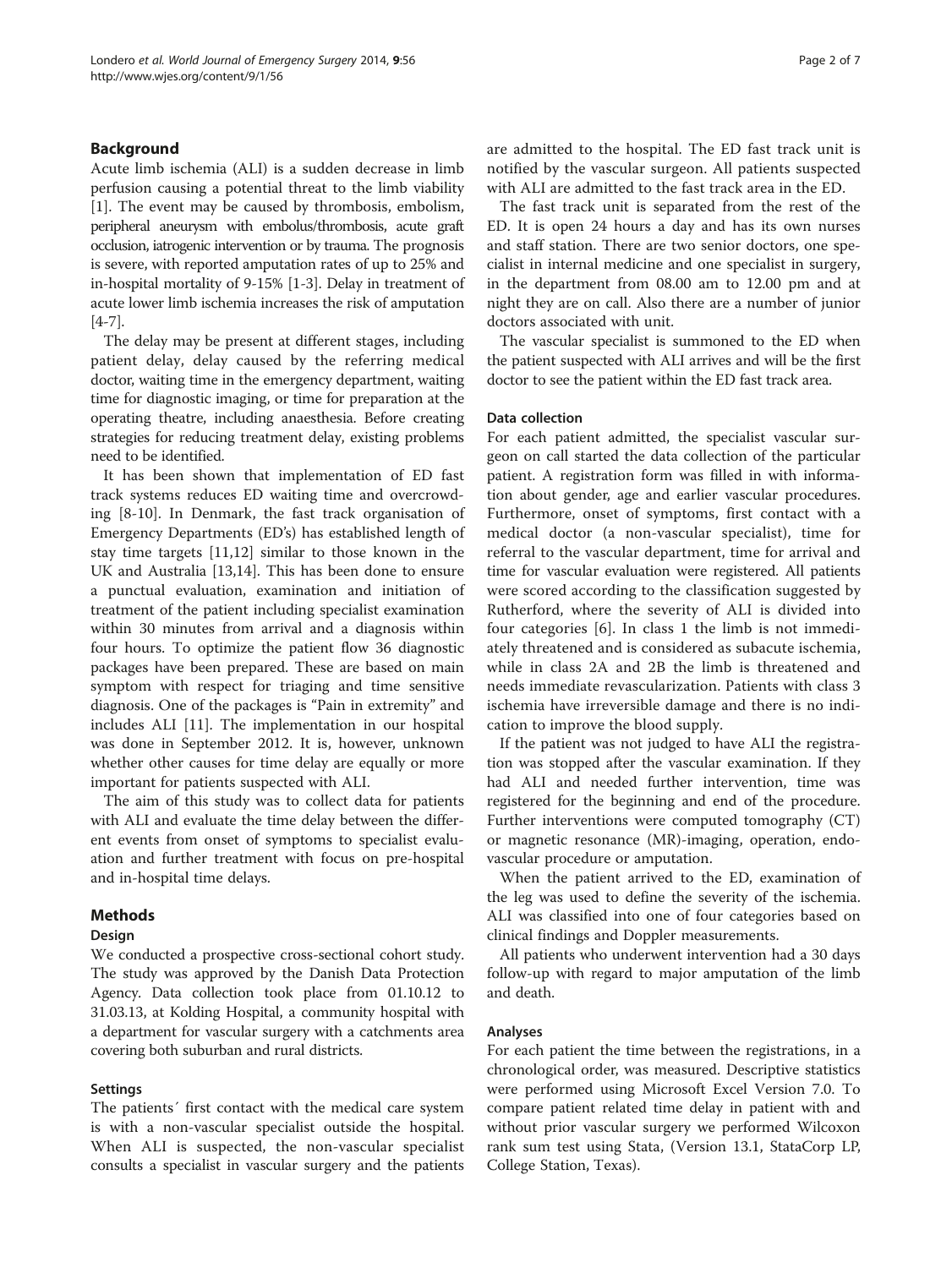## Results

A total of 42 patients (21 men and 21 women) ages 73 (20–95) years (median (range) were admitted on suspicion of ALI. Twenty-one patients (50%) had a prior history of vascular surgery for periphery arterial disease (PAD) in one or both legs. Twelve patients did either not have ALI or had ALI class 1, which did not need immediate intervention, and registration stopped after vascular examination. Of these patients three had deep venous thrombosis (DVT), one had neuropathic pain, seven had ALI class 1 and one had class 2A ischemia, but it was found that no immediate treatment was required. The distribution of patients according to levels of severity of acute limb ischemia is shown in Figure 1.

### Time from onset to specialist assessment  $(n = 42)$

For all patients the time from onset of symptoms to specialist assessment the median time was  $27.25$   $(1.65 - 1202.5)$ hours. This time period was divided into smaller time periods as showed in Figure [2.](#page-3-0)

Median time from onset of symptoms to first contact with a medical doctor was 24 (0–1200) hours. For patients with a prior history of vascular surgery the median time was 22 (0–240) hours and for patients with no earlier history of vascular surgery the time was 26.35 (0.17- 1200) hours. The time difference between the two groups was not significant ( $p = 0.4$ ).

The time from first contact to a doctor until the ED was notified was 1.25 (0–67.5) hours and transportation time to the ED was 1.7 (0–19.9) hours. Median time from arrival to the ED to evaluation by a vascular specialist was 0.33  $(0-1.5)$  hours. A total of 26 patients  $(62%)$  were assessed by the vascular surgeon on call within 30 minutes after arrival, 9 (21%) within an hour, and 7 (17%) waited for more than one hour.

#### ALI classified patients  $(n = 30)$

Thirty patients were classified with ALI and needed immediate intervention as seen in Figure [3](#page-3-0). Fourteen patients needed operation immediately, 11 patients went through diagnostic imaging before further intervention, one patient went directly to diagnostic angiography and thrombolysis and for 3 patients the ischemia was so severe, that revascularization was not indicated; they went directly for an amputation of the limb. One patient was classified with severe ALI in both legs caused by an occlusion of the aorta in the setting of a major myocardial infarct and died before any action could be taken.

Among the 14 patients operated immediately, it was possible to restore blood flow to the limb in 12. Eight of the 11 patients who underwent imaging had an operation afterwards; each having successful revascularization, yet two patients had re-operation due to new occlusions. Three patients underwent thrombolysis and one had an endovascular procedure, all of them resulting in restored blood flow.

In the group of patients who had immediate operation, 10 had an embolectomy, two had a thrombendarterectomy and two had peripheral bypass operation. The median time from vascular evaluation to revascularization (defined as time to end of successful surgery) was 324.5

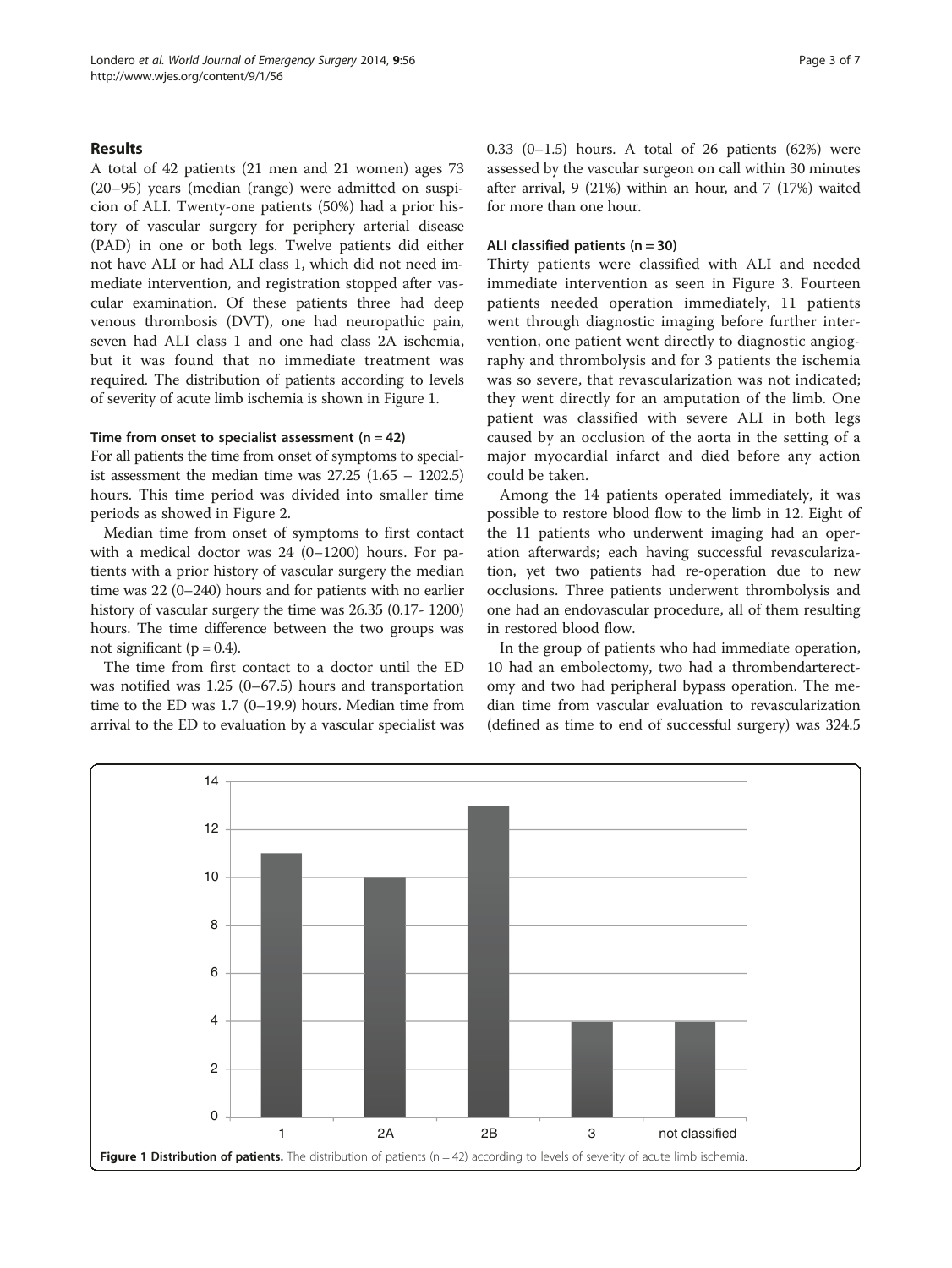<span id="page-3-0"></span>

| Onset of symptoms -1. contact<br>24 hours [0-1200]                                                                                                                       | 1. contact-<br><b>ER</b> notified<br>1.25 hours<br>$[0-67.5]$ | <b>ER</b> notified<br>- arrival<br>1.7 hours<br>$[0-19.9]$ | Arrival-<br><b>Specialist</b><br>lassessment<br>0.3 hours. |
|--------------------------------------------------------------------------------------------------------------------------------------------------------------------------|---------------------------------------------------------------|------------------------------------------------------------|------------------------------------------------------------|
| <b>Figure 2 Pre-hospital time delay.</b> The time delay from onset of symptoms to specialist assessment (median time [range]) for all 42 patients<br>suspected with ALI. |                                                               |                                                            | $[0-1.5]$                                                  |

(122–873) minutes, whereas in the group of patients that went through an imaging procedure before operation the median delay was 822 (494–1185) minutes from vascular evaluation to revascularization. The median time for revascularization in the thrombolytic group was 5621 (1686–8376) minutes Figure [4](#page-4-0).

### 30-days follow-up on amputation and death

At 30 days follow up, six patients had had the ischemic limb amputated above the ankle; four of these amputations were above the knee. Three of the patients were amputated without prior attempt of revascularization. In the amputation group  $(n = 6)$  the median time from onset of symptoms to arrival at the ER was 68.8 (24–1202) hours. The patient who did not arrive until 1202 hours (50 days) after onset of symptoms was an 83 years old man suffering from a neurodegenerative disease. He was referred acutely, without being able to tell for how long he had had symptoms. The hospital files showed that he had been seen in the emergency department 50 days earlier

with complaints about pain in the leg. At that time, it was suspected to be muscle or join discomfort and he was released without seeing a vascular specialist. Fifty days later his family doctor was called to see him and he referred the patient to the hospital suspecting ALI.

Five out of the six patients who were amputated were assessed by a vascular specialist within 30 minutes after arrival; one waited 90 minutes. Three of these patients had an attempt of surgical revascularization. From vascular specialist assessment to revascularization it took 122, 365 and 620 minutes respectively. Two of the patients had an amputation above knee within 24 hours after attempt of revascularization and the last one had an amputation below knee after 9 days.

Four patients died within 30 days after referral to the vascular department, two had had a revascularization procedure that failed to restore blood flow, one had an amputation below the knee and the last one died of myocardial infarct shortly after arrival to the emergency department.

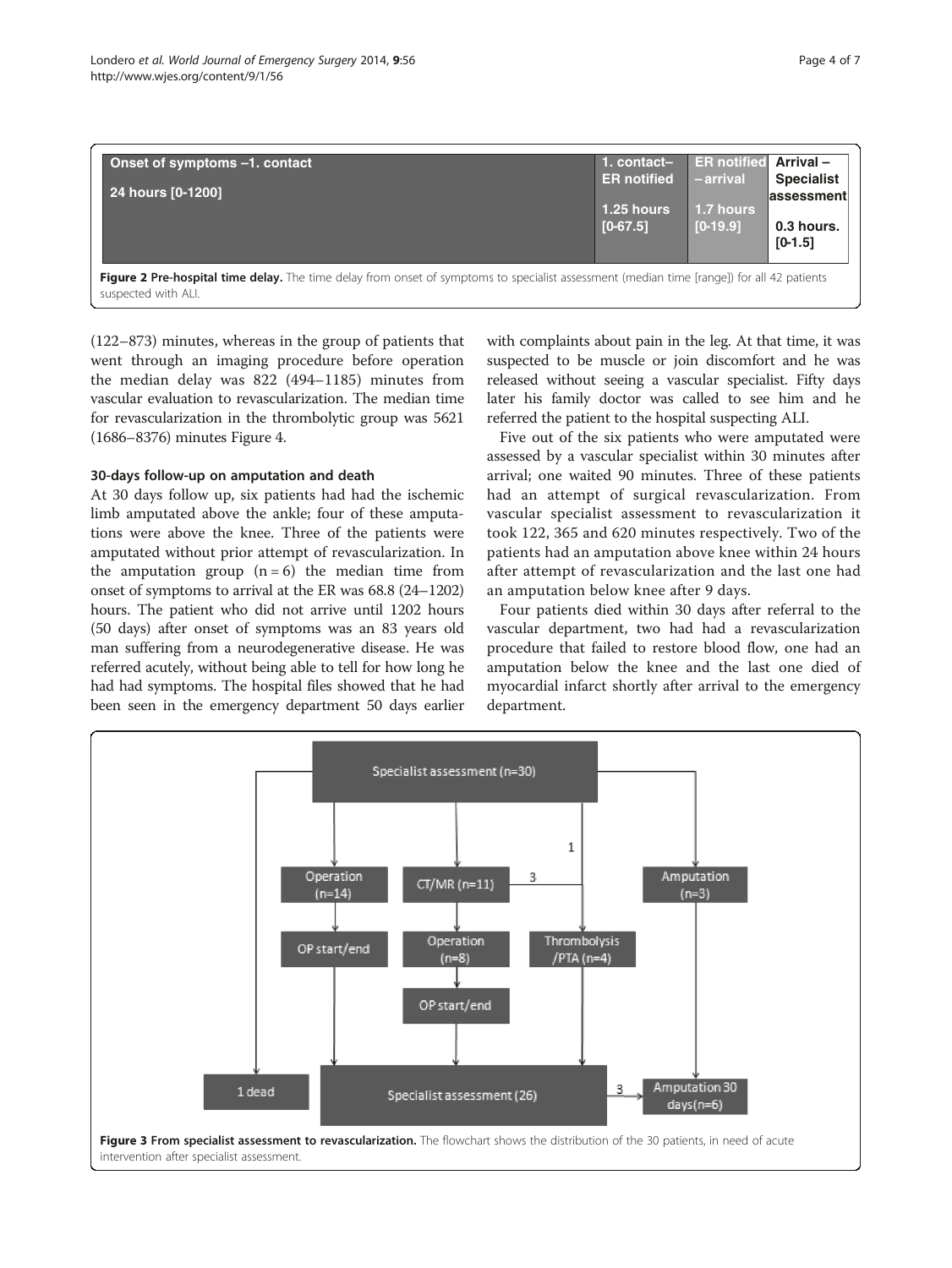<span id="page-4-0"></span>

## **Discussion**

Patients with acute limb ischemia have a poor prognosis with regard to major limb amputations and death. The rate of major amputations is reported to be up to 25%, including both non-salvageable limbs and limbs thought to be salvageable [[1](#page-5-0)]. For patients with attempt of revascularization the amputation rate is 9-15% [\[1](#page-5-0)-[3\]](#page-5-0). In our study six out of 30 (20%) patients found to have ALI underwent major amputation within the first 30 days, three of them had non-salvageable limbs at the time of vascular specialist assessment and no revascularization procedure was attempted.

Eliason and colleagues reported 9.3% in-hospital mortality for patients admitted with ALI [\[2](#page-5-0)], while Kuukasjärvi reported a 30 days mortality of 13% [\[15](#page-6-0)]. This is comparable to our findings where the 30 day's mortality rate was 13.3% (four out of 30).

There is a relationship between the delay from onset of symptoms to revascularisation and subsequent mortality or limb loss. As an example, Morris-Stiff and colleagues recently compared the results after peripheral arterial embolectomy from two different historical time periods in the same community hospital [[16](#page-6-0)]. In both time periods, patients with an interval between symptoms and treatment of less than five hours had a more favourable outcome than those who suffered a longer delay. Therefore, it is of great importance that patients with suspected ALI are referred to a hospital with vascular specialists immediately.

In our study the largest pre-hospital time delay occurred between the onset of symptoms and the first contact to a doctor, this was the case for all patients, including the ones with irreversible ischemia. The median time was 24 hours, which is similar to findings in earlier studies [[7](#page-5-0)[,16\]](#page-6-0). Burgess and colleagues found that mean delay from onset of symptoms to first contact to a doctor was 29 hours and the main reason for delay was the patient. Also, Morris-Stiff and colleagues found that despite of advances in improvements in pre- and peri-operative management of ALI, the amputation rate was not significantly reduced and, therefore, concluded that the main reason was the fact that the patients still had a mean time from symptoms to revascularisation of 24 hours [\[16\]](#page-6-0).

Patients with a prior history of vascular surgery for PAD tended to respond faster to symptoms than patients without prior history, suggesting that the first group is more aware of the importance of symptoms. This difference was, however, not statistically significant. Time delay between the first contact to a doctor and the arrival at the emergency department was reasonable taking into consideration that most patients were seen and examined by the non-vascular specialist outside the hospital before referral. To our knowledge, this is the first study evaluating the different time steps from onset of symptoms to revascularisation.

When looking at the in-hospital delay one of the main goals in the fast track program is to have the patients evaluated by a specialist within 30 minutes after arrival. In our study 62% of the patients were evaluated within 30 minutes, which leaves place for improvement. On the other hand, only 17% waited for more than one hour due to the fact that the surgeon was occupied with other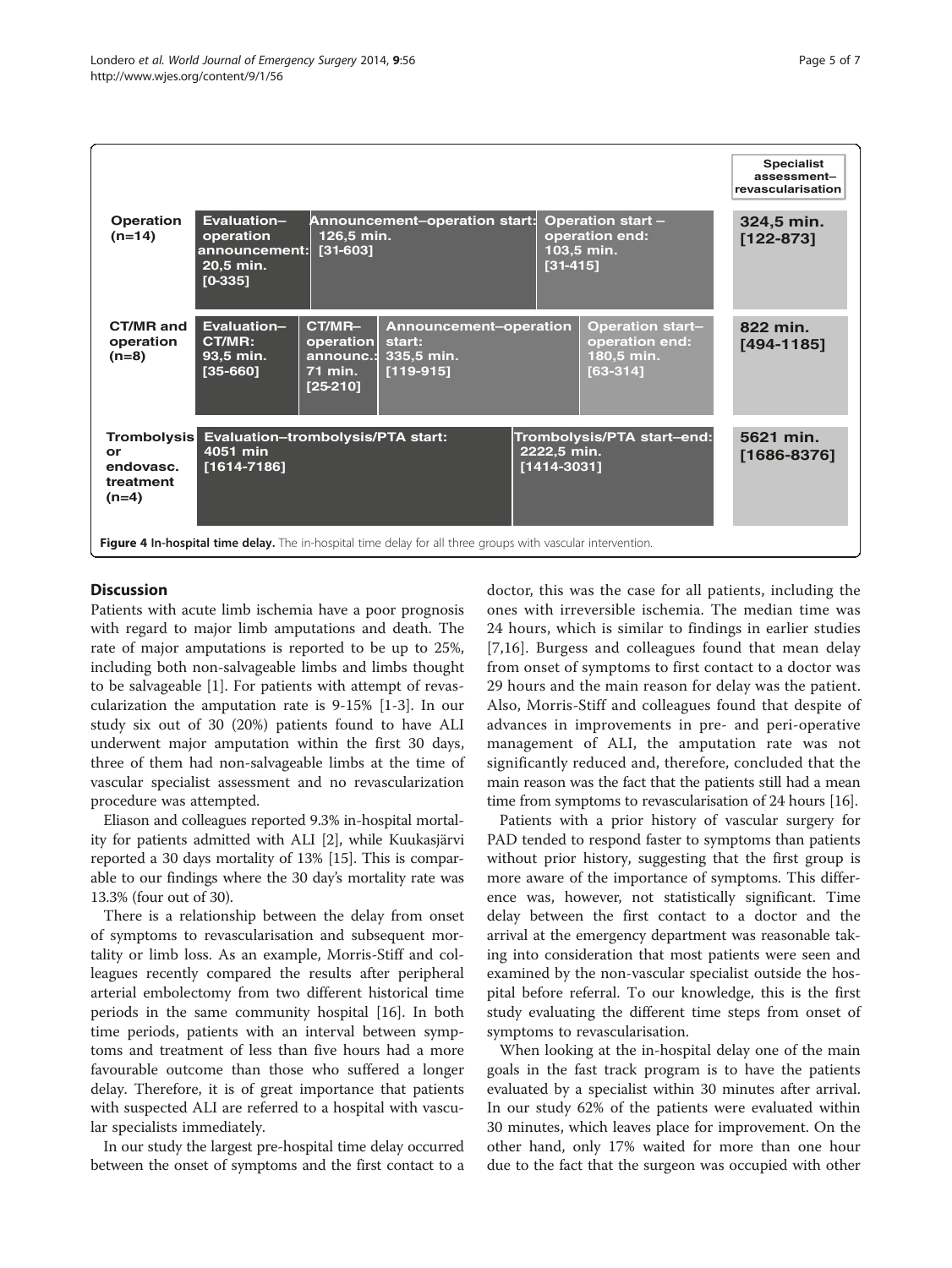<span id="page-5-0"></span>acute tasks. Whether the fast track programme has shortened the in-hospital time delay is not certain, because our data collection started after the implementation.

A bit surprisingly we found that patients who went for imaging before further intervention had an almost 8.5 hours longer in-hospital delay than patients who needed immediately operation. This was mainly due to waiting time for the CT- or MR-imaging. Though imaging is considered a part of the fast track programme and should be done within the first four hours after arrival. Local changes have now been done in order to meet this goal of the fast track programme. We recognize limitations of the study, including especially a small sample size and also the fact that we only studied practice in one hospital. The relative importance of each of the different phases of in hospital delay cannot be expected to be the same in other locations, although the method used may be thought of as an inspiration for local analyses in other hospitals. However, the primary finding; that patient delay is the main reason for treatment delay in ALI, seems to be consistent with findings from other geographical areas and other time periods [7,[16](#page-6-0)] and may be a finding of general interest.

### Conclusions

In summary, we found that the main component of treatment delay is the time between onset of symptoms and the first contact to a doctor. Although we have not specifically asked the patients about the reasons for this delay, it seems safe to suggest that greater public awareness is needed, so as to facilitate urgent revascularisation and improve outcomes. Public campaigns, stressing the need for urgent treatment of ALI, might be a tool to improve results. In order to avoid misdiagnosing patients with ALI it may be helpful if all patients with acute pain in a leg, not caused by fractures or other obvious causes, are seen by a vascular specialist when referred to an emergency department according to the fast track organisation [11]. We recommend further studies including more centres and a larger number of patients in order to produce valid and generalizable results. We also recommend studies investigating the specific reasons for delay from onset of symptoms and the first contact to a doctor in order to minimize this delay and thereby improve outcomes for ALI patients.

#### Consent

According to Danish legislation and The National Committee on Health Research Ethics written consent from the patients is not required.

#### Competing interests

The authors declare that they have no competing interests.

#### Authors' contributions

LL and KH conceived the study and designed it with contribution from BN. LL designed the registration form and both LL and KH participated in the data collection. LL made the analysis and both BN and KH participated in the interpretation of data. LL drafted the manuscript and KH and BN contributed to critical revision and approved the final manuscript. LL had full access to all data in the study and takes responsibility for the integrity of the data and the accuracy of the data analysis. All authors read and approved the final manuscript.

#### Acknowledgements

We like to thank the vascular specialists at the department of vascular surgery at Kolding Hospital for the help with collecting the data.

#### Author details

<sup>1</sup>Department of Cardiothoracic- and Vascular Surgery, University Hospital of Odense, Sdr. Boulevard 29, 5000 Odense C, Denmark. <sup>2</sup>Institute of Public Health, University of Southern Denmark, Sdr. Boulevard 29, 5000 Odense C, Denmark. <sup>3</sup>Department of Vascular Surgery, Kolding Hospital, Skovvangen 2, 6000 Kolding, Denmark.

#### Received: 28 July 2014 Accepted: 14 October 2014 Published: 5 November 2014

#### References

- 1. Norgren L, Hiatt WR, Dormandy JA, Nehler MR, Harris KA, Fowkes FG, Group TIW, Bell K, Caporusso J, Durand-Zaleski I, Komori K, Lammer J, Liapis C, Novo S, Razavi M, Robbs J, Schaper N, Shigematsu H, Sapoval M, White C, White J, Clement D, Creager M, Jaff M, Mohler E 3rd, Rutherford RB, Sheehan P, Sillesen H, Rosenfield K: Inter-Society Consensus for the Management of Peripheral Arterial Disease (TASC II). Eur J Vasc Endovasc Surg: Off J Eur J Vasc Endovasc Surg 2007, 33(Suppl 1):S1–75.
- 2. Eliason JL, Wainess RM, Proctor MC, Dimick JB, Cowan JA Jr, Upchurch GR Jr, Stanley JC, Henke PK: A national and single institutional experience in the contemporary treatment of acute lower extremity ischemia. AnnSurg 2003, 238(3):382–389.
- 3. Ouriel K, Veith FJ: Acute lower limb ischemia: determinants of outcome. Surgery 1998, 124(2):336–341.
- Rutherford RB, Baker JD, Ernst C, Johnston KW, Porter JM, Ahn S, Jones DN: Recommended standards for reports dealing with lower extremity ischemia: revised version. J Vasc Surg 1997, 26(3):517–538.
- 5. Campbell WB, Ridler BM, Szymanska TH: Current management of acute leg ischaemia: results of an audit by the Vascular Surgical Society of Great Britain and Ireland. British J Surg 1998, 85(11):1498–1503.
- 6. Karapolat S, Dag O, Abanoz M, Aslan M: Arterial embolectomy: a retrospective evaluation of 730 cases over 20 years. Surg Today 2006, 36(5):416–419.
- 7. Burgess NA, Scriven MW, Lewis MH: An 11-year experience of arterial embolectomy in a district general hospital. J R Coll Surg Edinb 1994, 39(2):93–96.
- 8. Ieraci S, Digiusto E, Sonntag P, Dann L, Fox D: Streaming by case complexity: evaluation of a model for emergency department Fast Track. Emerg Med Australas 2008, 20(3):241–249.
- 9. Nash K, Zachariah B, Nitschmann J, Psencik B: Evaluation of the fast track unit of a university emergency department. J Emerg Nurs 2007, 33(1):14–20.
- 10. Sanchez M, Smally AJ, Grant RJ, Jacobs LM: Effects of a fast-track area on emergency department performance. J Emerg Med 2006, 31(1):117-120.
- 11. Region S: Rapport Vedrørende Akutpakker til de Fælles AkutModtagelser [Report on Fast Track Packages in the Emergency Departments in the Region of Southern Denmark]. [[www.fremtidenssygehuse.dk/dwn247348\]](http://www.fremtidenssygehuse.dk/dwn247348)
- 12. Region S: Rapport om Fælles AkutModtagelser (FAM) i Region Syddanmark [Report on Emergency Departmenst in the Region of Southern Denmark]. [[www.regionsyddanmark.dk/dwn105467\]](http://www.regionsyddanmark.dk/dwn105467)
- 13. Australian G: A National Health and Hospitals Network:Further Investments in Australia's Health. Canberra, Australia: Department of Health and Ageing; 2010 [\[http://www.health.gov.au/internet/main/publishing.nsf/Content/](http://www.health.gov.au/internet/main/publishing.nsf/Content/nhhnreport-2/$File/NHHN%20Report%20two.pdf) [nhhnreport-2/\\$File/NHHN%20Report%20two.pdf](http://www.health.gov.au/internet/main/publishing.nsf/Content/nhhnreport-2/$File/NHHN%20Report%20two.pdf)]
- 14. British G: Department of Health. The NHS Plan. A Plan for Investment. A Plan for Reform. London: Stationery Office; 2000 [\[http://webarchive.](http://webarchive.nationalarchives.gov.uk/20130107105354/http://www.dh.gov.uk/en/Publicationsandstatistics/Publications/PublicationsPolicyAndGuidance/DH_4002960) [nationalarchives.gov.uk/20130107105354/http://www.dh.gov.uk/en/](http://webarchive.nationalarchives.gov.uk/20130107105354/http://www.dh.gov.uk/en/Publicationsandstatistics/Publications/PublicationsPolicyAndGuidance/DH_4002960)